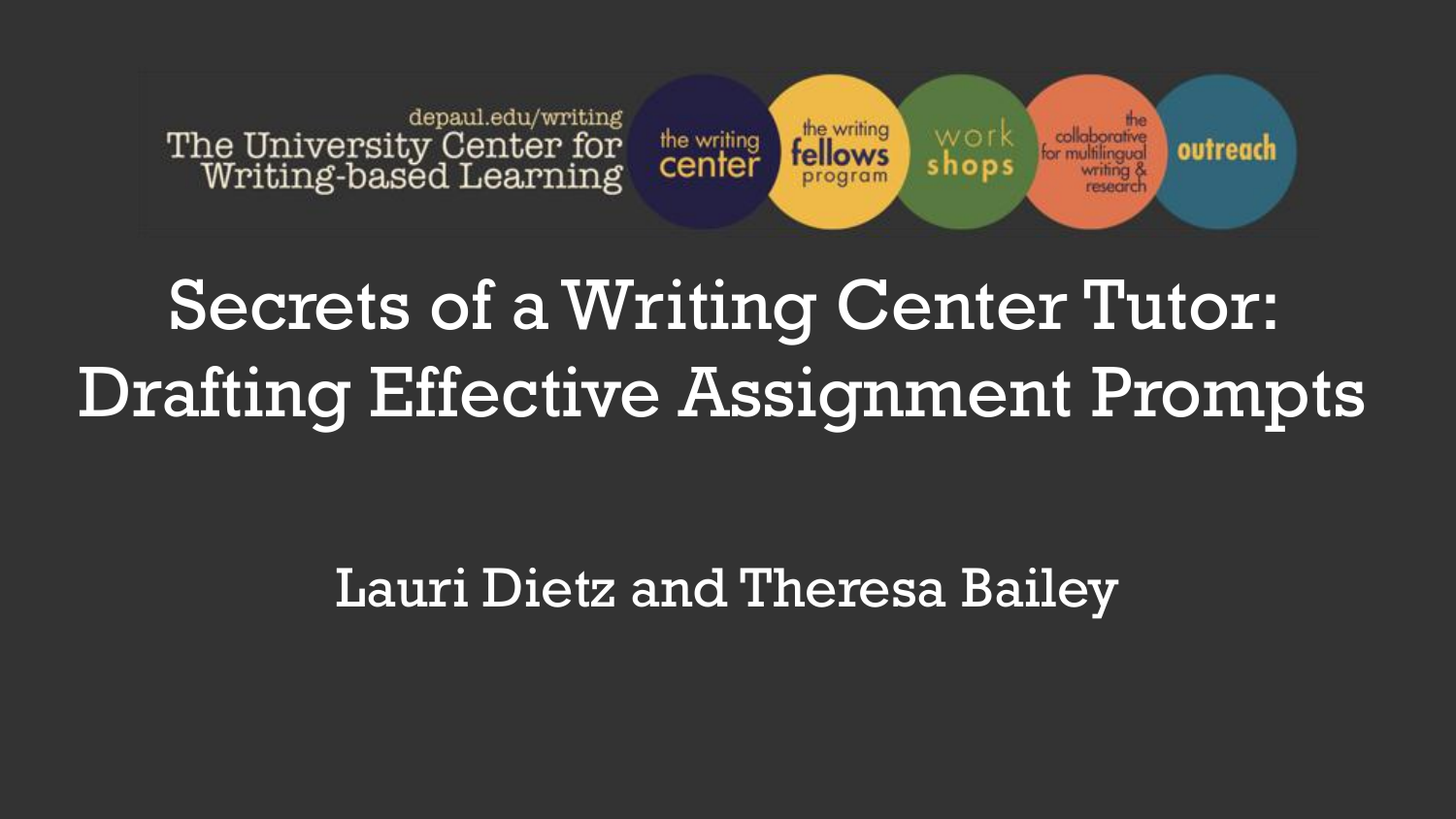

## TODAY'S FOCUS

• How can instructors design assignments that increase students' chances of succeeding?

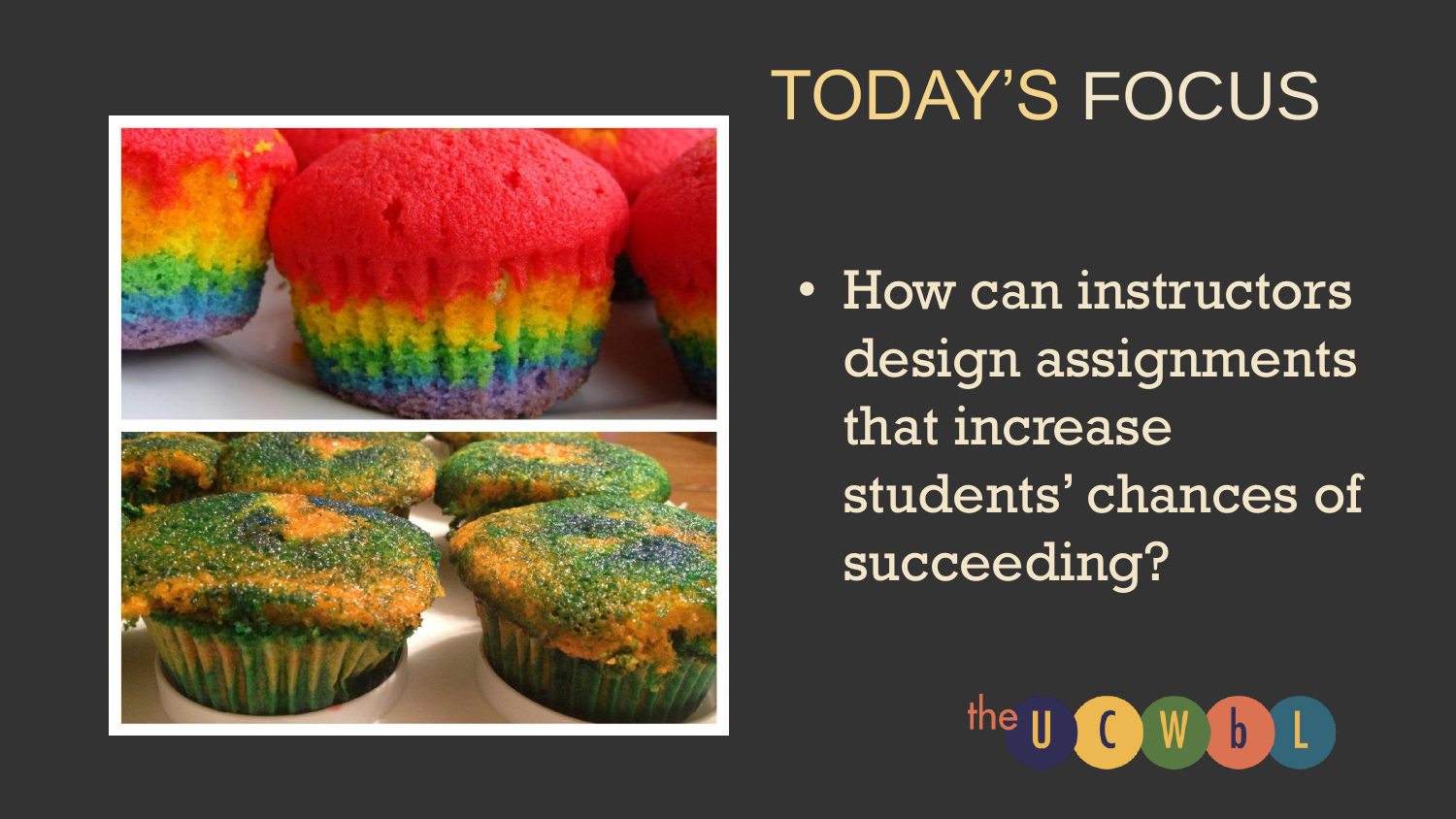

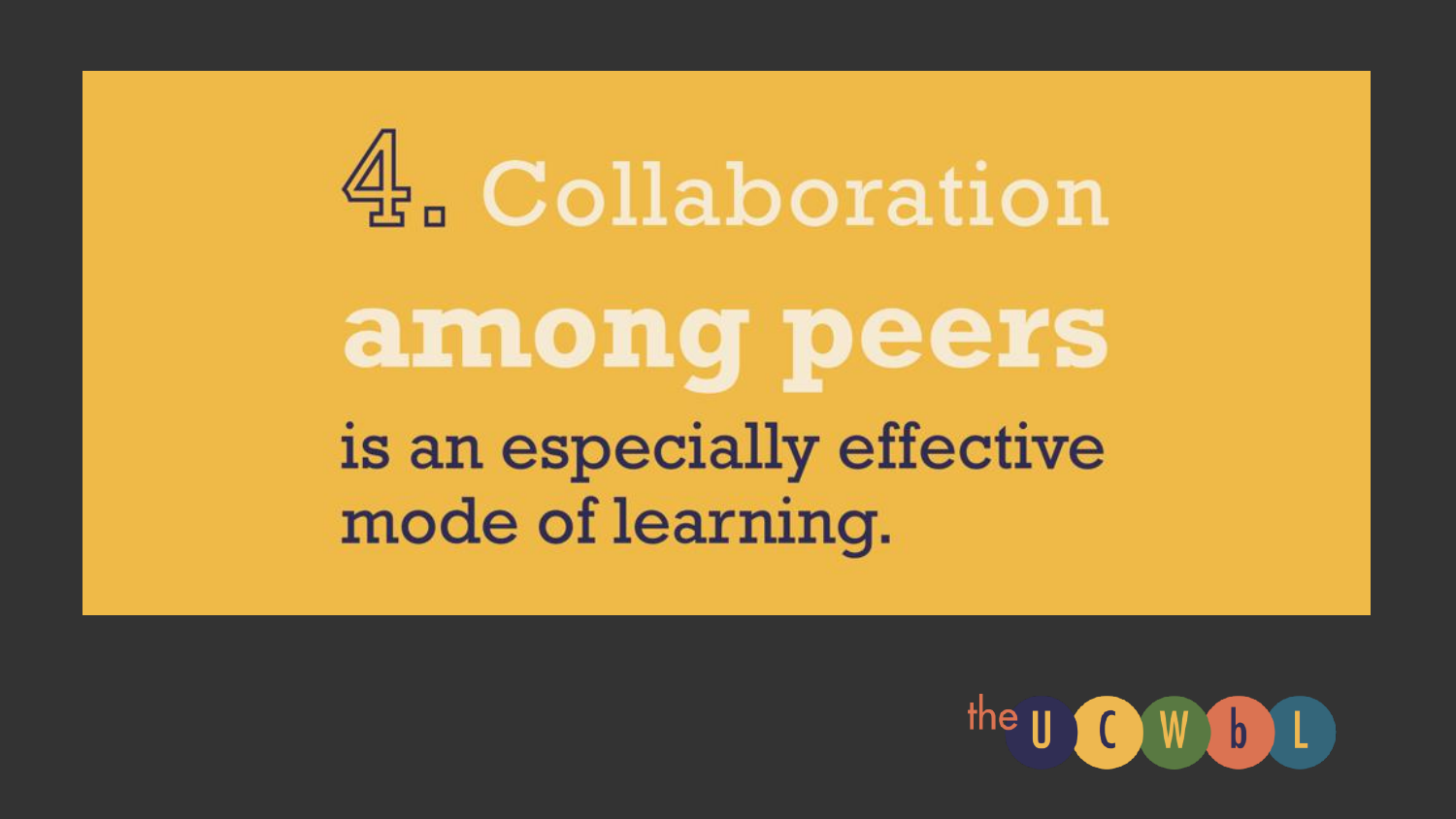#### TRICKY TERMS

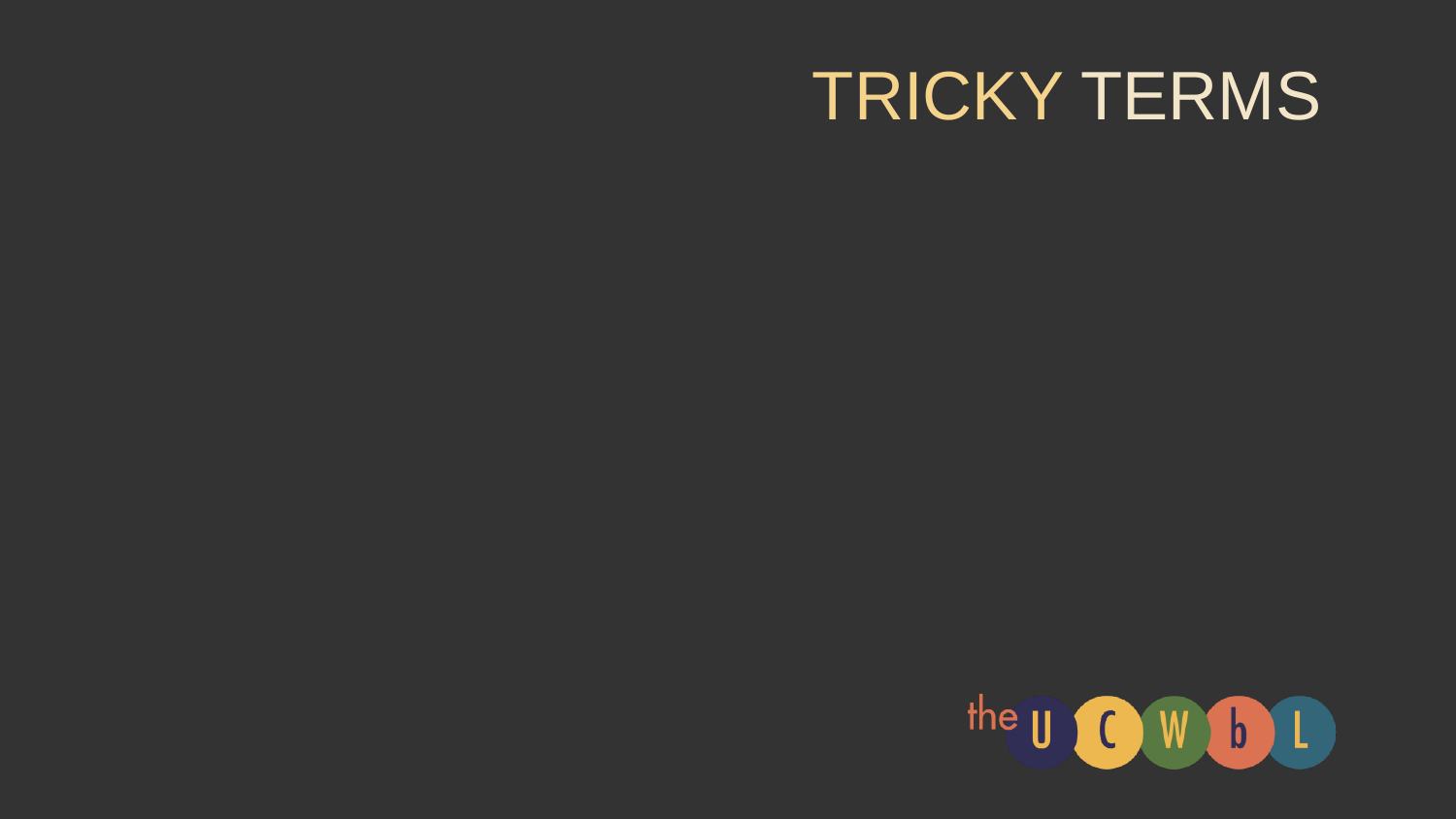## TRICKY TERMS

In small groups, share how you would define either or both of your assigned terms. What would a student have to do in a written assignment to fulfill your expectations of that term?

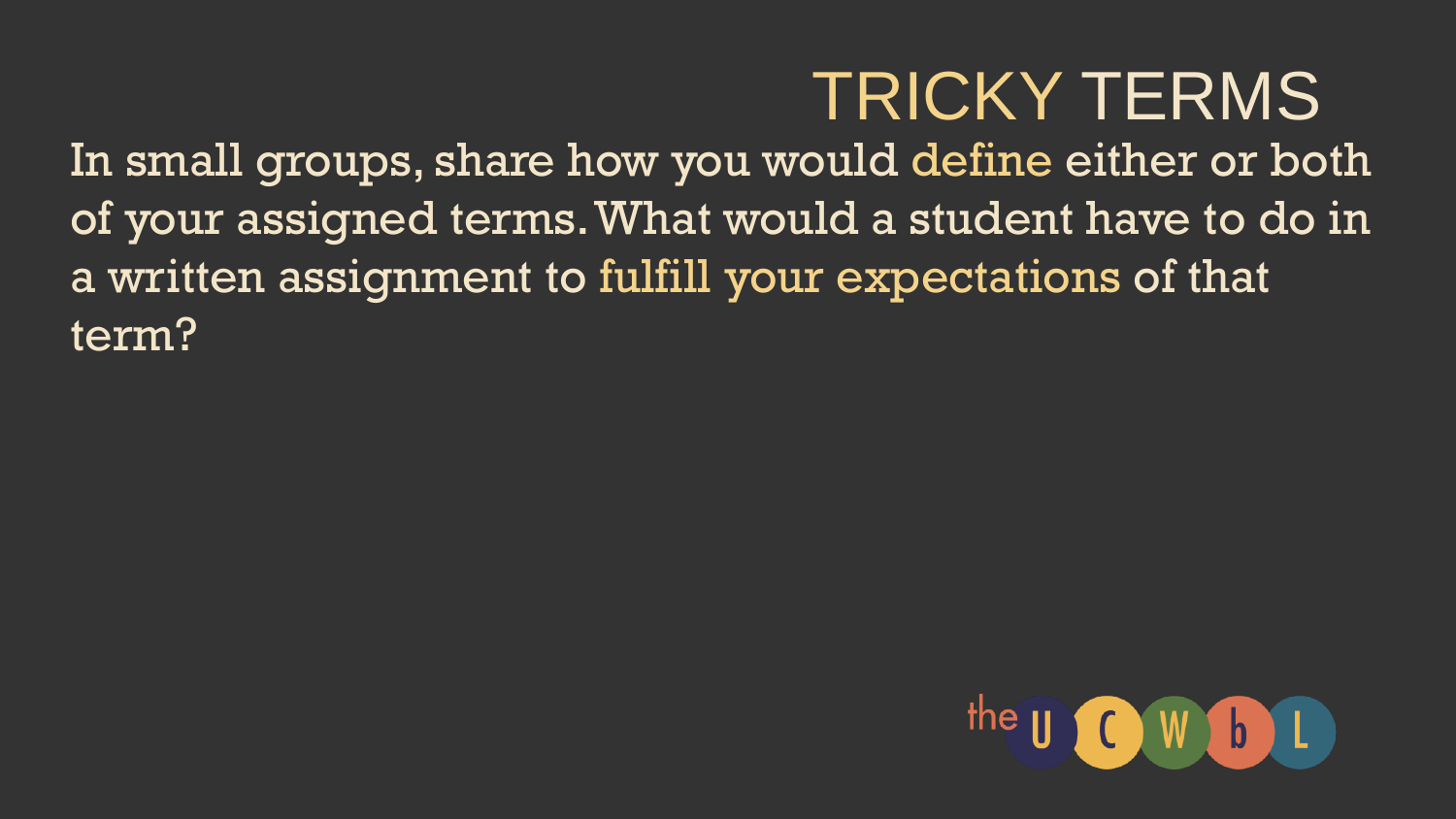## TRICKY TERMS

In small groups, share how you would define either or both of your assigned terms. What would a student have to do in a written assignment to fulfill your expectations of that term?

| <b>Analyze &amp; Reflect</b>              | <b>Clear &amp; Correct</b>               |
|-------------------------------------------|------------------------------------------|
| • What qualities should the content have? | • Which tense should be used when?       |
| • What should the tone be?                | • Which style quide should they consult? |
| • How should content be organized?        | • How should they incorporate evidence?  |
| • What does a strong thesis look like?    | • Which grammar rules must they follow?  |

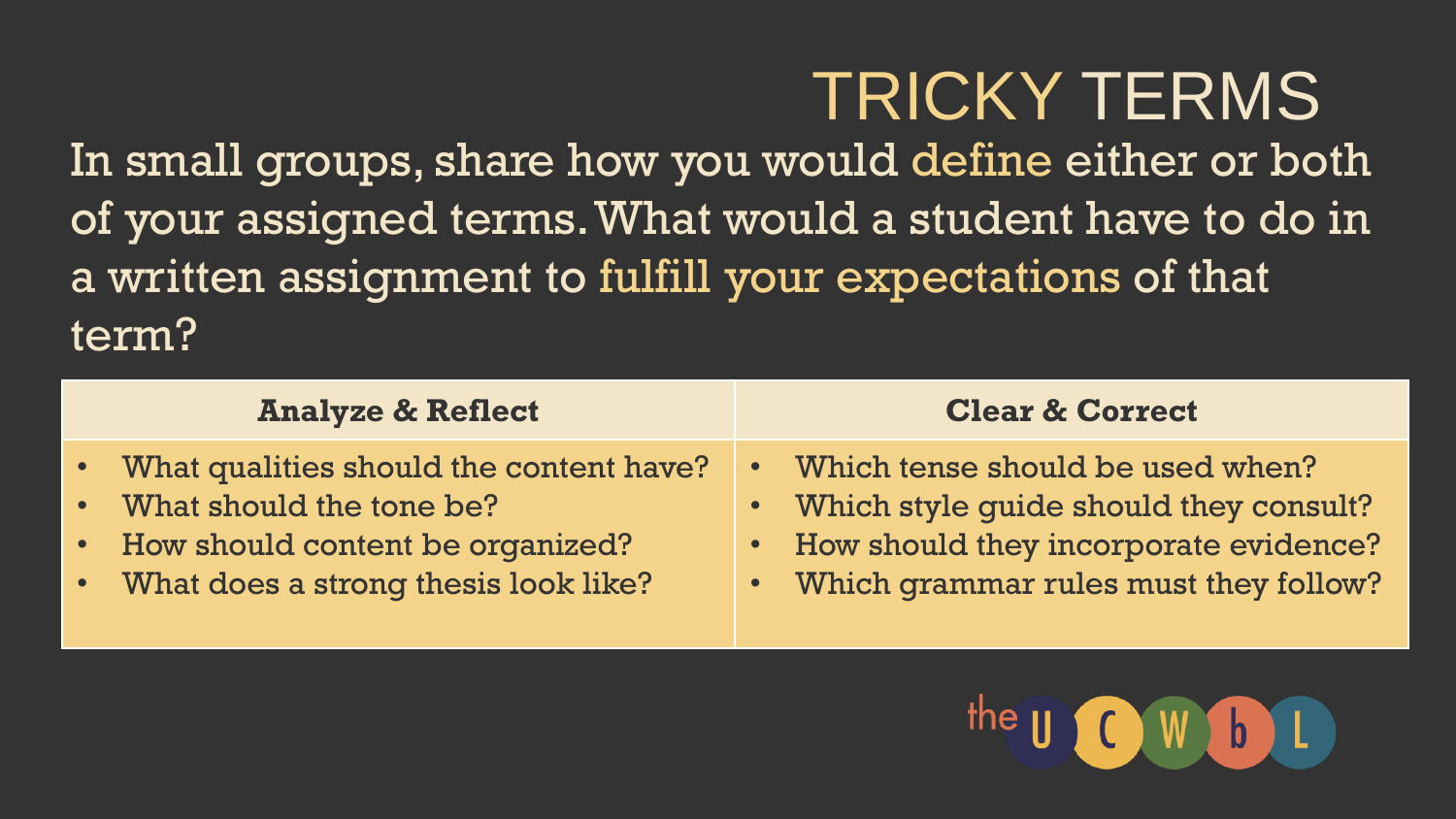



# FROM TRICK TO TREAT

- Make implicit instructions explicit.
- Define disciplinespecific expectations.
- Acknowledge your idiosyncratic preferences.

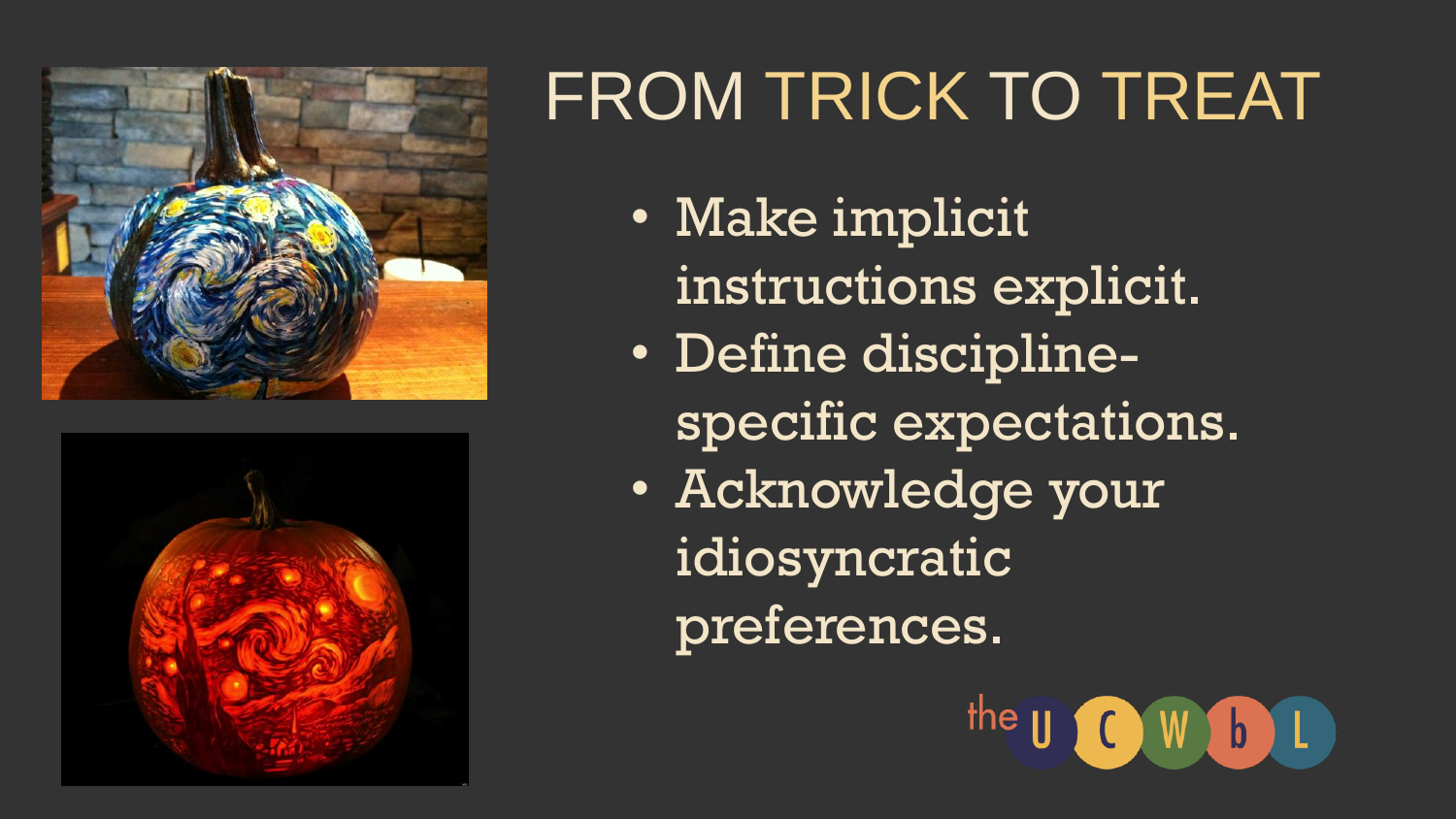

# RECIPE FOR SUCCESS

- Rhetorical Context (Audience, Purpose, Genre)
- Prompt = Rubric
- Document Design
- Scaffolding
- Feedback
- Revision
- Metacognition